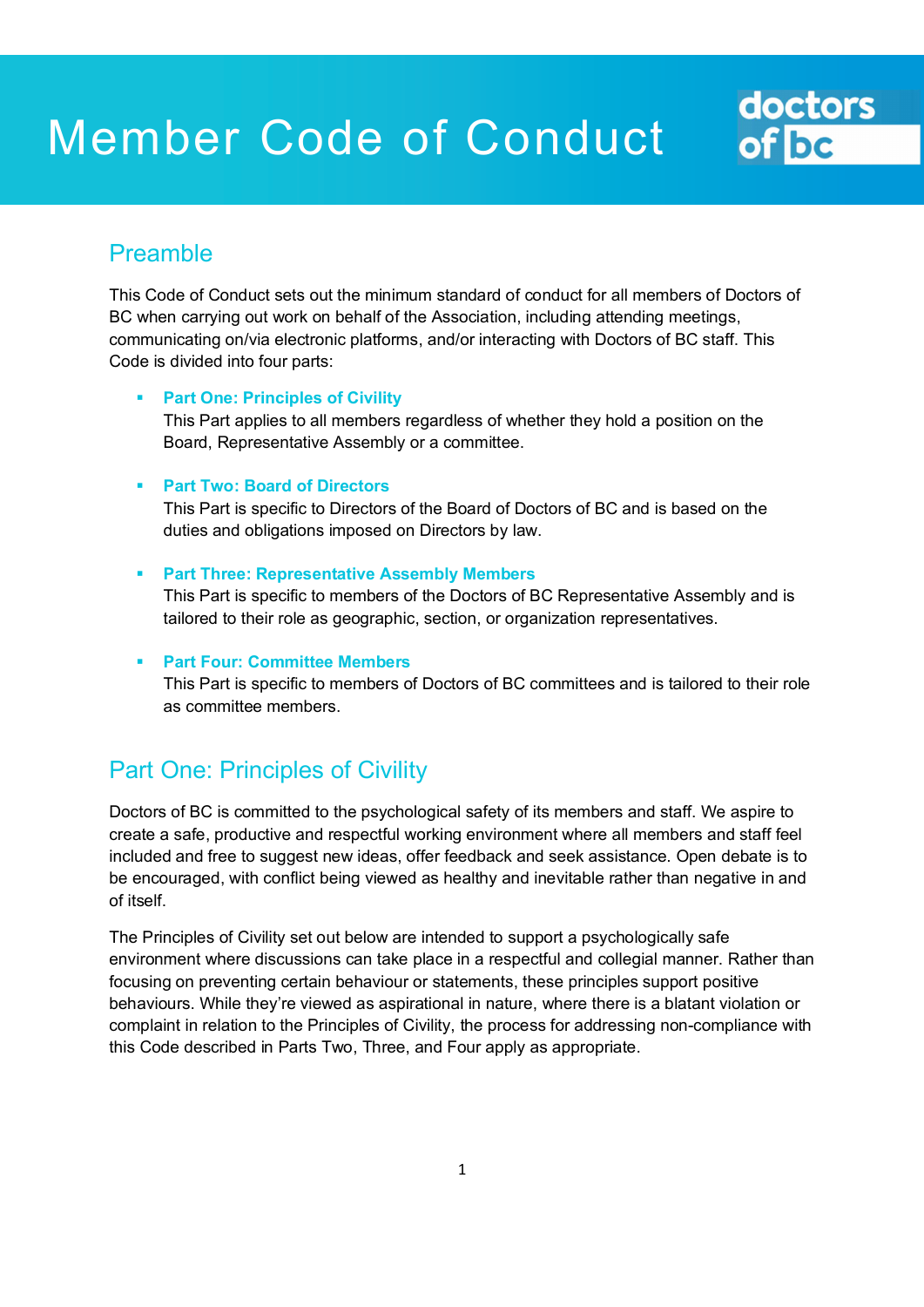#### **Respect**

- Treat others with dignity
- Value diversity
- **Listen to others and be** considerate of differing points of view
- **Understand how generalizations** and labeling can impact others
- Give due consideration to the advice of subject matter experts

## **Professionalism**

- Be open, honest and trustworthy
- Be accountable for words and actions
- **Prepare for, attend and actively** participate in meetings (as required)

## **Compassion**

- Be friendly, welcoming and committed to the wellbeing of others
- **Support and respond to** colleagues, especially those in need

### **Courage**

- **Speak openly and honestly**
- Be prepared to tackle tough challenges
- Communicate when you see harm being done, including when you see someone behaving outside of the Principles of Civility

## **Self Awareness**

- Consider the impact of your words and actions on others
- **Manage influences on your own** well-being and behaviour

#### **Collaboration**

- Recognize that our members and staff are 'better together'
- Value collective inquiry
- **Engage with and foster** relationships with others
- **Encourage others to contribute** thoughts and ideas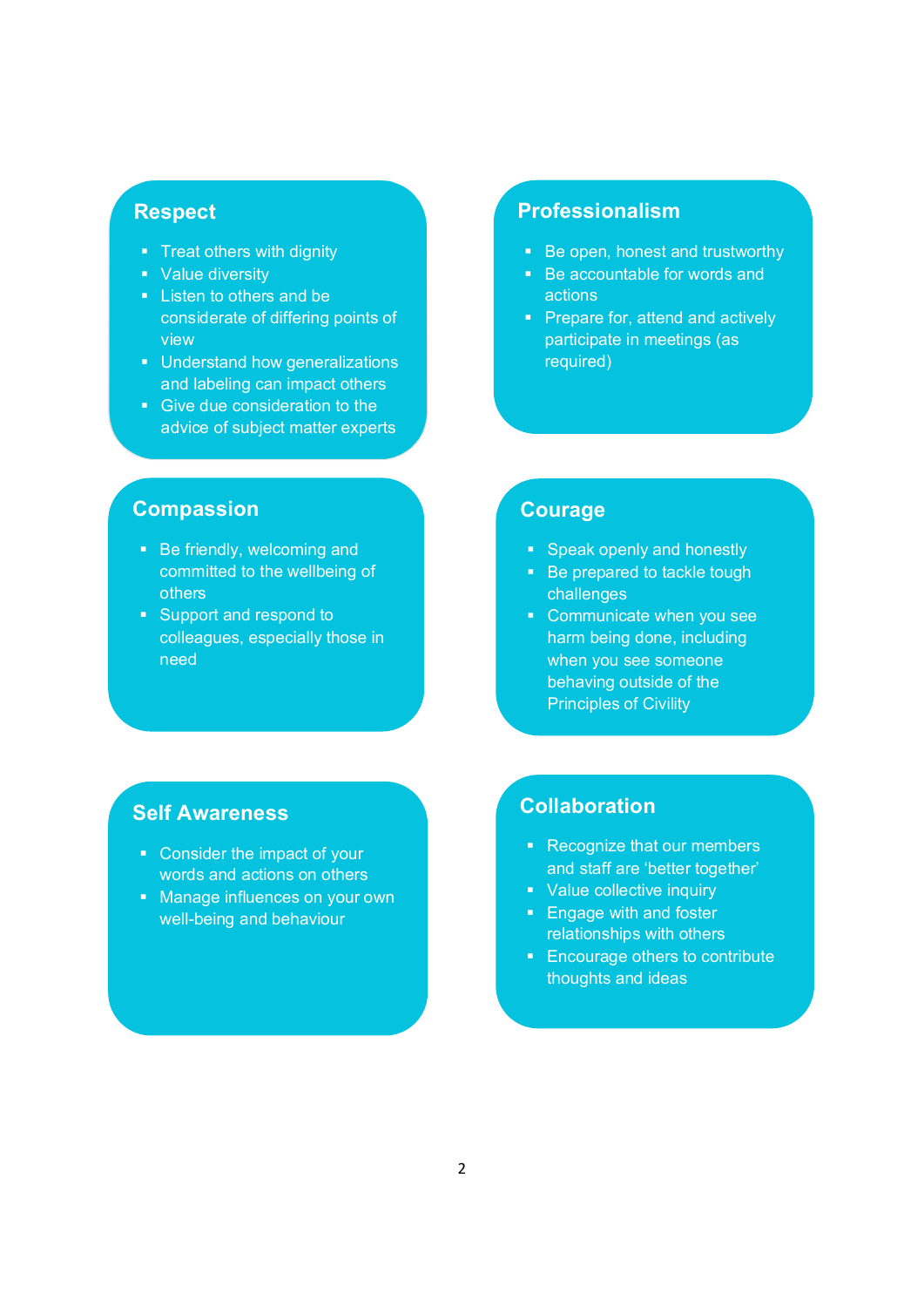## Part Two: Board of Directors

#### **General**

This Part sets out the minimum standard of conduct required of all Directors of Doctors of BC and is based on the duties and obligations imposed on Directors by law. The Directors do not have the power to exempt themselves from any aspect of these duties and obligations. The main relevant areas are addressed but this Part is not designed to be exhaustive. The expectations laid out in this part include those identified in the Doctors of BC Board Conflict of Interest Policy, and the Principles of Civility in Part One of this Code. A Director who is uncertain of his or her duties in any particular instance should raise this concern with the Chair of the Board in order that appropriate guidance and advice may be obtained.

#### **Fiduciary Duties of Directors**

Directors have fiduciary duties that must be adhered to when exercising their powers and performing director functions. These fiduciary duties can be divided into two main categories: a duty of care and a duty of loyalty.

- Duty of Care: Directors have a duty to act with a level of skill of a reasonably prudent person, to be informed and to act with competence, care and diligence.
- **Duty of Loyalty: Directors have a duty to act honestly, in good faith and in the best** interests of the Association.

#### **Accountability to the Association as a Whole**

The Directors bring their particular background, experience and points of view to Board meetings in order to inform the Board and assist in a holistic, thoughtful and well-informed decision–making process. However, they owe a fiduciary duty to the organization itself. They must make decisions in the best interest of the Association, rather than in their own interests or in the interests of a particular area of practice, section, society, district, or any other group or organization.

#### **Disclose Conflicts of Interest**

Directors must comply with the Doctors of BC Conflict of Interest Policy and are legally required to complete the 'Declaration of Conflict of Interest' for Board Members, and update their declaration annually. In line with the Doctors of BC Conflict of Interest Policy, Directors must perform their duties conscientiously and in a manner that will help to avoid circumstances where the private interest of Directors and the interests of Doctors of BC either are, or could reasonably be perceived as being, in conflict.

Refer to the Doctors of BC Conflict of Interest Policy for more detail on the definition of 'conflict of interest' and the process to be followed when a Director has a conflict of interest.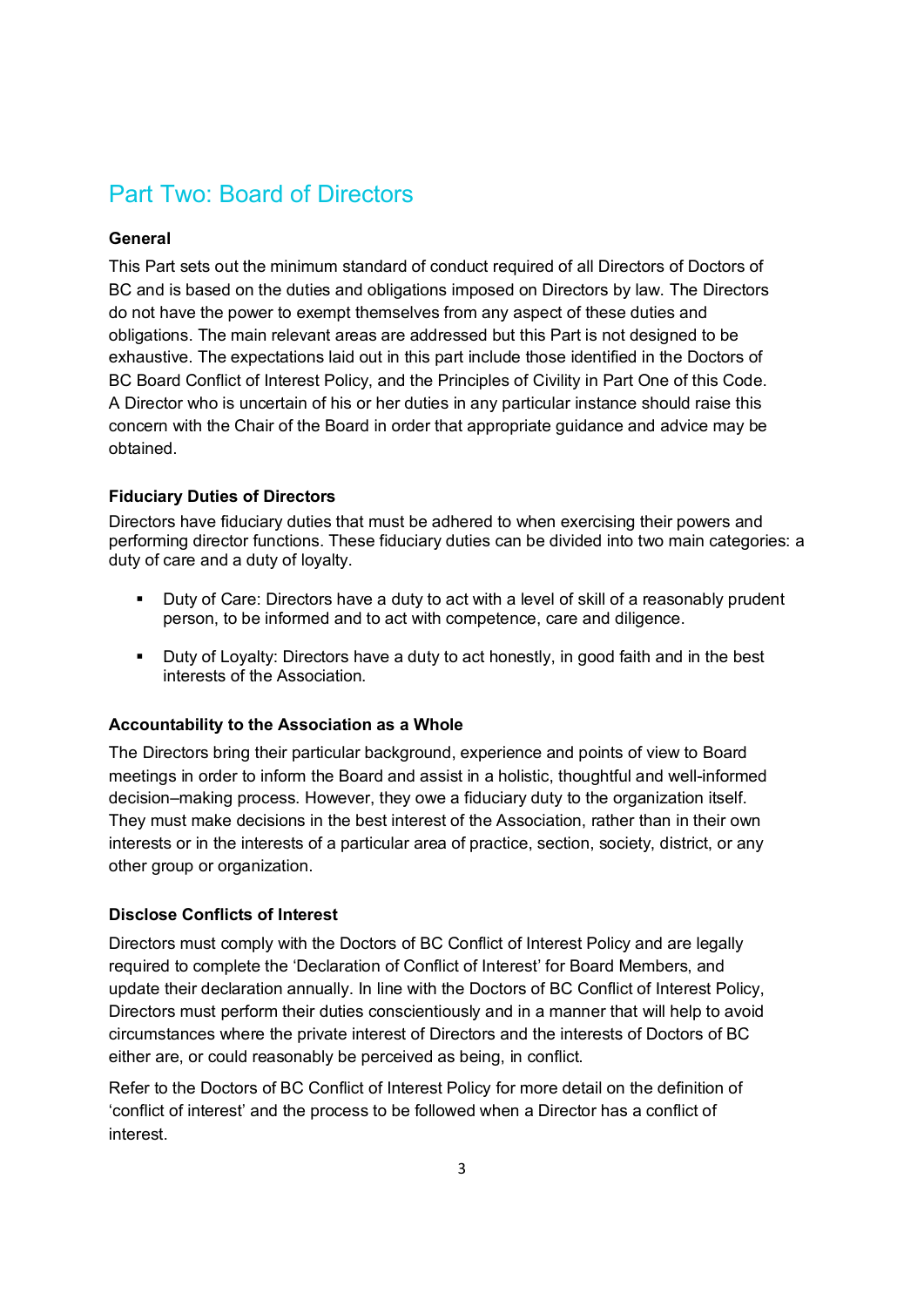#### **Confidentiality**

Board confidentiality is essential to ensure that full and frank discussion of issues deemed as confidential may take place in an atmosphere that promotes free and full discussion of matters and effective decision-making and is free from the risk of inappropriate disclosure.

Directors shall at all times maintain the confidentiality of information that they acquire by virtue of being Directors of the Association and must not divulge confidential information that they receive as Board members to anyone other than persons who are authorized to receive the information. This obligation applies to all information that is not otherwise generally available to the members of the Association. Information may be expressly designated as confidential, or may be confidential by implication. If a Director is unsure whether particular information is confidential, he or she should seek the advice of the Directors or, if the concern arises other than at a meeting of the Board, the Director should seek the advice of the Chair of the Board.

The duty of confidentiality continues to bind a Director after he or she ceases to be a Director.

#### **Effectiveness in Decision-Making**

Directors shall deal with each other openly, honestly, truthfully and in good faith and shall observe proper decorum at all meetings. Directors' interactions in meetings shall be courteous, respectful and free of animosity. Directors shall share with each other all information that may be relevant to the business and affairs of the Association and the particular matters under discussion by the Board.

Directors are expected to attend all Board meetings. Directors shall prepare for Board meetings by reading the Board package in advance; inform themselves of matters under consideration; participate in discussion and ask questions at Board meetings; listen to and consider all points of view with an open mind and without having pre-judged the matter; allow full discussion of matters; and seek the advice of staff or other professional or outside advice where necessary. They should then exercise their best judgment in voting.

#### **Duties Regarding Board Decisions**

The Board speaks with one voice. In some cases, subject to the confidentiality requirements of the subject matter, a Board member may communicate with Doctors of BC members about a Board decision, but must convey a message of respect for, and confidence in, the Board's decision-making processes, and a message of acceptance of the decision as a valid outcome of Board deliberations, even if he or she had voted against it.

Board members must not actively campaign against a validly made Board decision, and must refrain from blocking or undermining its implementation.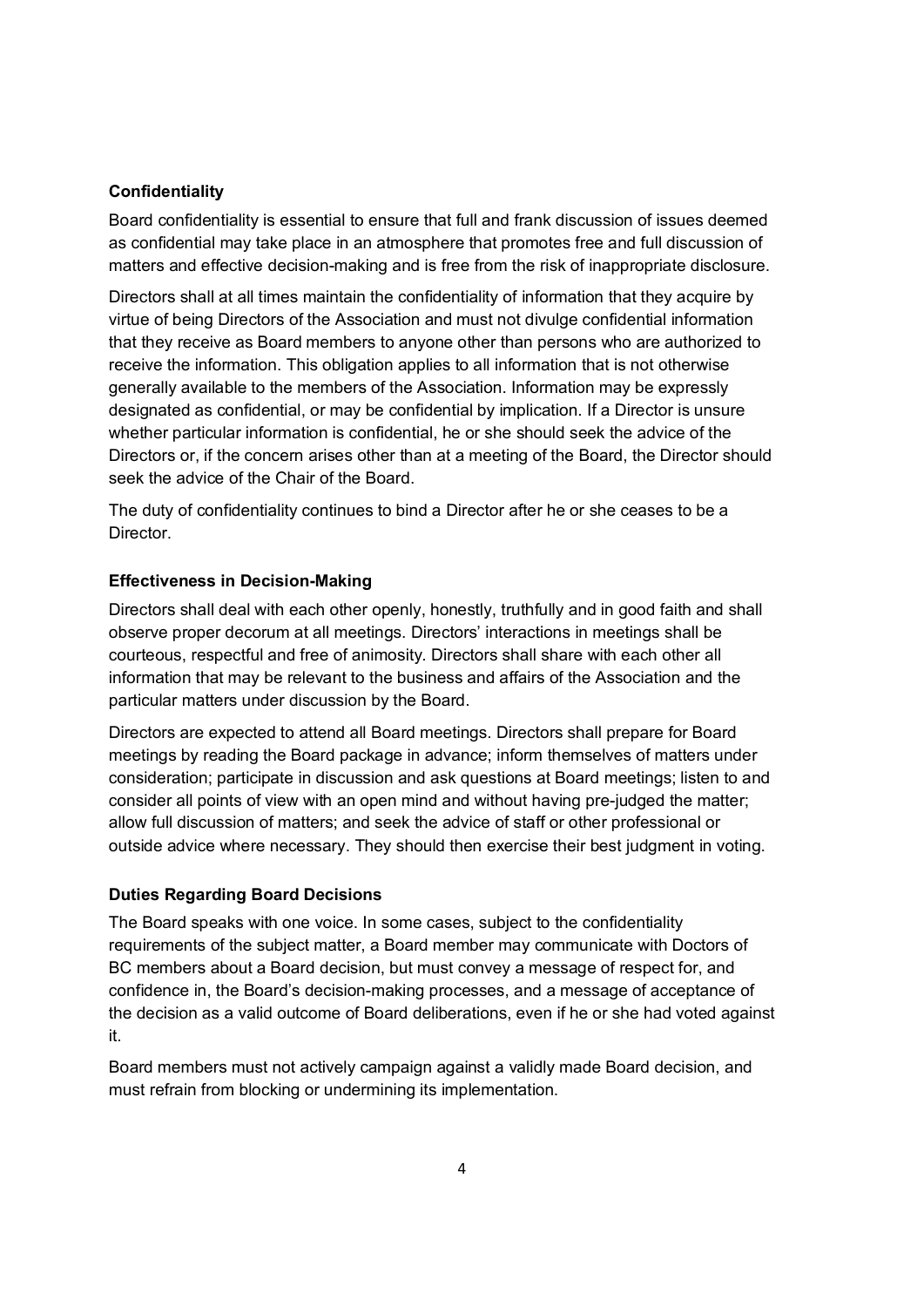#### **Communications**

The President of the Doctors of BC is the official spokesperson. Any communication by a Director will be construed to be done in an official capacity, therefore, no Director may purport to speak on behalf of the Association, unless specifically authorized to do so.

This shall not be construed as preventing Directors from communicating decisions of the Board to the members as appropriate and otherwise in compliance with this Code of Conduct.

#### **Compliance with Laws, etc**

Directors shall comply with all applicable laws and regulations and with the Constitution and Bylaws of the Association and the policies of the Association adopted by the Board from time to time, including this Code of Conduct.

#### **Consequences of Non-Compliance with Part Two of this Code of Conduct**

Any complaint of non-compliance with Part Two of this Code of Conduct shall initially be brought to the Chair who will discuss with the Board of Directors. Should the matter not be resolved satisfactorily, or if the complaint relates in whole or in part to the conduct of the Chair, the complaint will be referred to a committee comprised of the Immediate Past President, a Director who is not an Officer and a non-Director Parliamentarian (or such other committee as the Board of Directors may constitute), who shall investigate the matter with respect and impartiality and report to the Board with their recommendation.

Consequences for non-compliance with Part Two of this Code of Conduct will be as determined by the Board and may include any one or more of the following:

- **.** Letter to the Director or Chair
- Exclusion from debate on any matter related to the non-compliance
- **Censure**
- Imposed conditions for continued involvement as Director or Chair
- Request for resignation as a Director and/or Chair
- Recommendation to the Representative Assembly that the Director or Chair be removed from their elected position
- Suspension or expulsion from Doctors of BC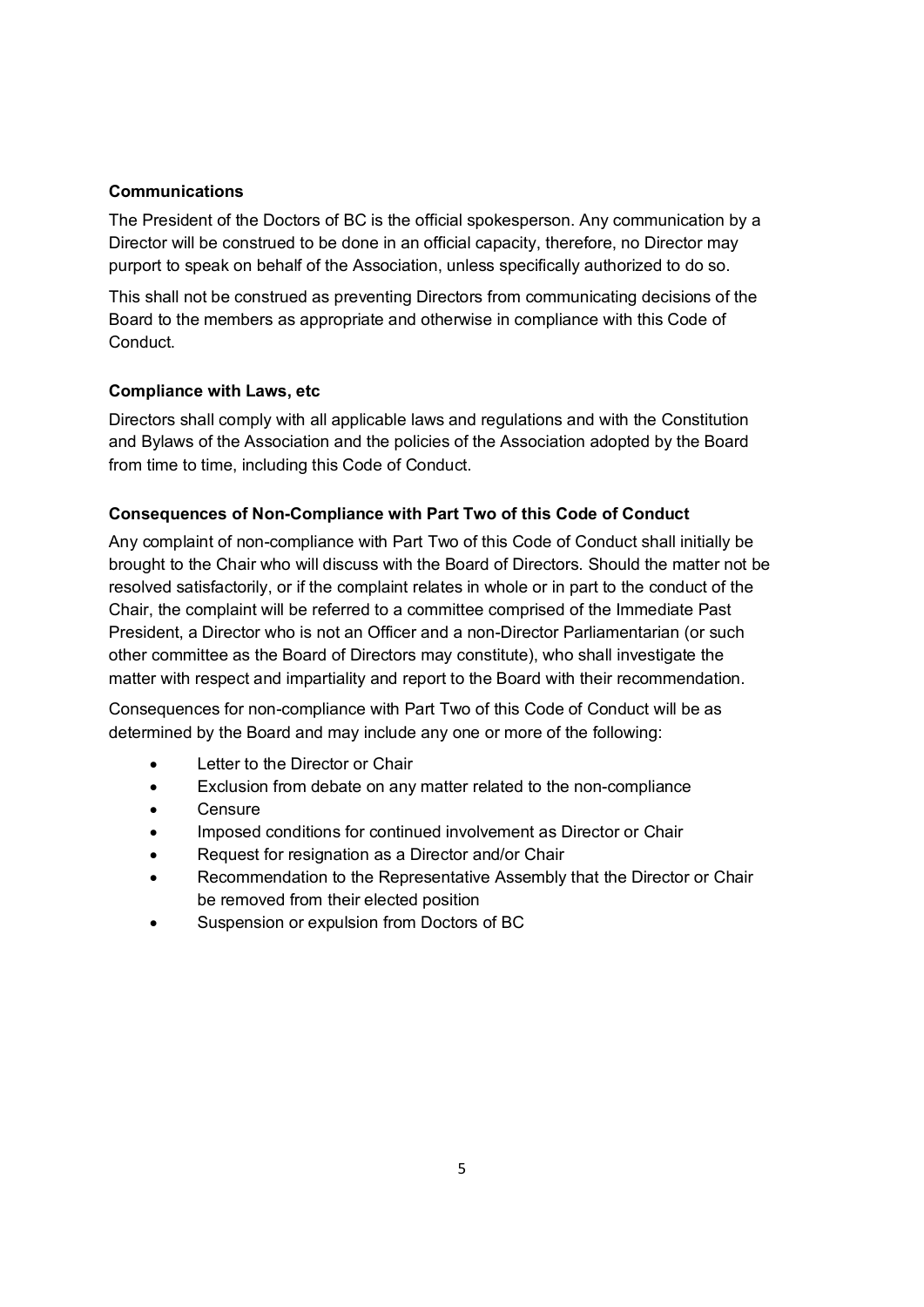## Part Three: Representative Assembly Members

#### **General**

This Part sets out the minimum standard of conduct required of members of the Doctors of BC Representative Assembly. The expectations laid out in this part include the Principles of Civility in Part One of this Code. Members do not have the power to exempt themselves from any aspect of this Code. The main relevant areas are addressed but this Part is not designed to be exhaustive. A Representative Assembly member who is uncertain of any aspect of this Code should raise this concern with the Speaker of the Representative Assembly in order that appropriate guidance and advice may be obtained.

#### **Responsibilities and Expectations**

Members of the Representative Assembly are expected to understand the role and functions of the Assembly and to attend and actively participate in meetings. Members should prepare for Representative Assembly meetings by reading materials pre-circulated in advance.

In addition, members are expected to comply with the Representative Assembly Meeting Standing Rules.

#### **Disclose Conflicts of Interest**

Representative Assembly members shall disclose any matters which may constitute a direct or indirect conflict of interest between personal or professional activities, and responsibility as a Representative Assembly member. Members must act in a manner that will prevent conflicts of interest from arising, such as leaving a meeting during any period when the matter in which the member has a conflict of interest is being discussed and/or abstaining from any vote on such matter.

#### **Confidentiality**

On occasion, Representative Assembly members may possess documentation or information of a confidential nature. Such information will not be disclosed to any person(s) other than the members of the Representative Assembly without consultation with and agreement of the Speaker.

#### **Communications**

The President of the Doctors of BC is the official spokesperson. No member of the Representative Assembly may purport to speak on behalf of the Association, unless specifically authorized to do so.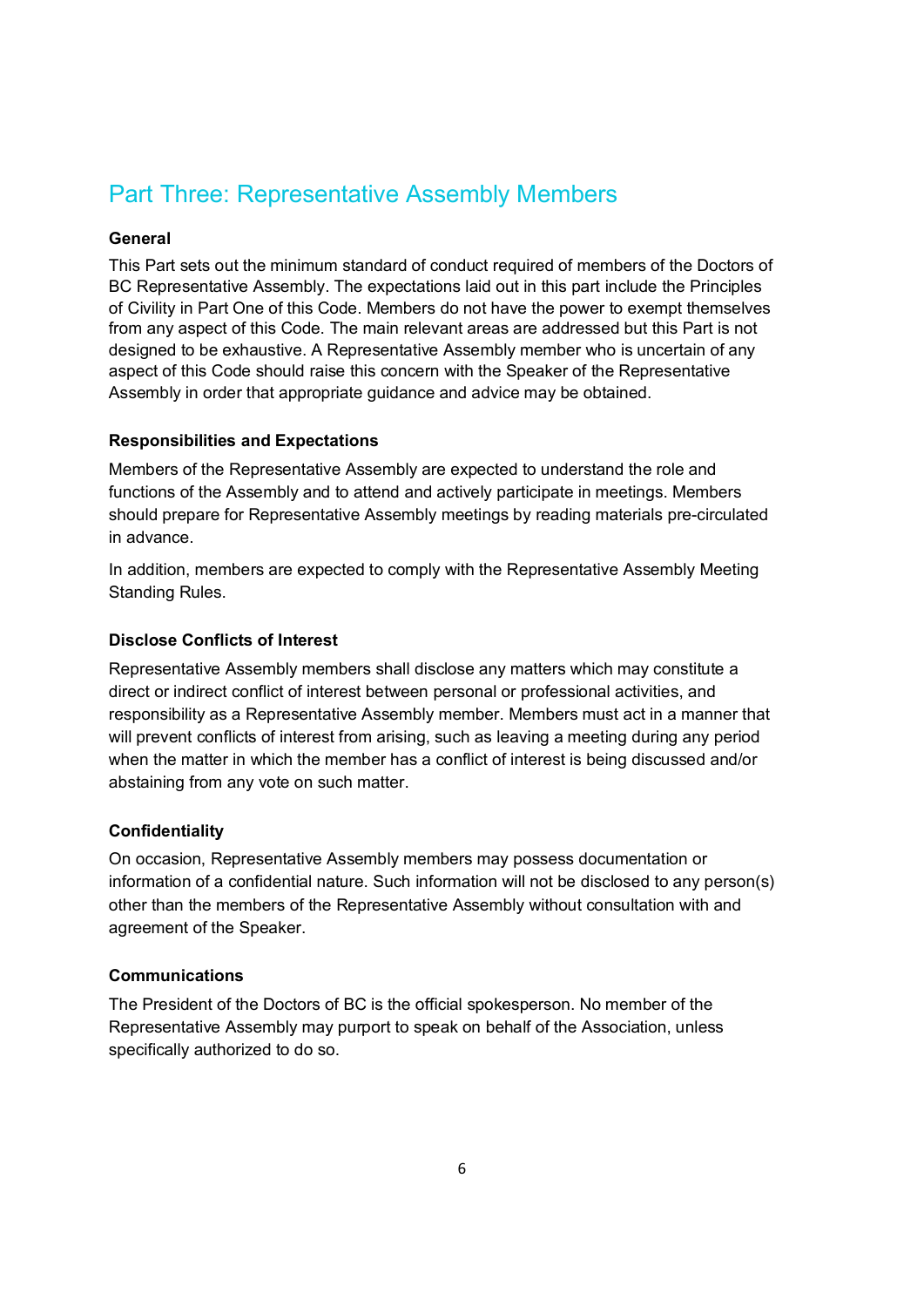#### **Compliance with Laws, etc**

Representative Assembly members shall comply with all applicable laws and regulations and with the Constitution and Bylaws of the Association and the policies of the Association adopted by the Board from time to time, including this Code of Conduct.

#### **Consequences of Non-Compliance with Part Three of this Code of Conduct**

The Speaker of the Representative Assembly has the authority and duty to deal with situations where a member's actions and/or behaviours during a Representative Assembly meeting are not in keeping with this Code of Conduct and proper meeting decorum.

Should the matter not be resolved satisfactorily or if the complaint relates in whole or in part to the conduct of the Speaker of the Representative Assembly, the complaint will be referred to a committee comprised of the Immediate Past President, a Director who is not an Officer, and a non-Director Parliamentarian (or such other committee as the Board of Directors may constitute), who shall investigate the matter with respect and impartiality and report to the Board with their recommendation.

A Representative Assembly member who has breached his or her duty by violating Part Three of this Code of Conduct will be liable to forfeiture of membership in the Representative Assembly or other forms of censure as established by the Board of Directors.

## Part Four: Committee Members

#### **General**

This Part sets out the minimum standard of conduct required of all members who have been appointed by Doctors of BC to a committee, including statutory, standing, ad hoc, joint and external committees. The expectations laid out in this part include the Principles of Civility in Part One of this Code. Members do not have the power to exempt themselves from any aspect of this Code. The main relevant areas are addressed but this Part is not designed to be exhaustive. A committee member who is uncertain of any aspect of this Code should raise this concern with the Chair of the relevant committee in order that appropriate guidance and advice may be obtained.

#### **Responsibilities and Expectations**

Committee members shall observe the committee's Terms of Reference. In particular, members should understand their role on the committee and act upon it. Committee members must strive to attend and actively participate in meetings, and provide due notice if they are unable to attend. Members should also prepare for meetings by reading materials pre-circulated in advance.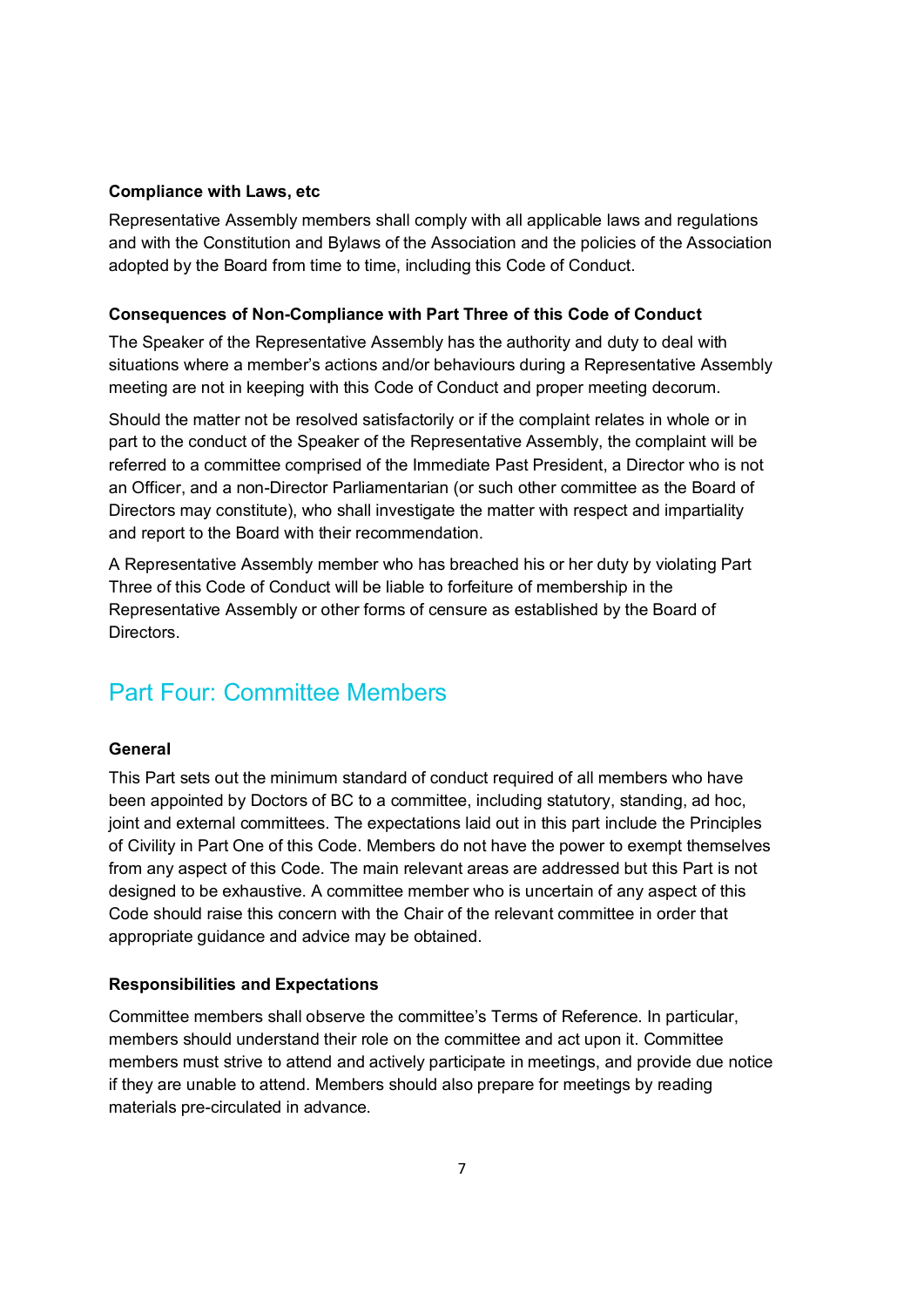#### **Disclose Conflicts of Interest**

Committee members shall disclose any matters which may constitute a direct or indirect conflict of interest between personal or professional activities, and responsibility as a Committee member. Committee members must act in a manner that will prevent conflicts of interest from arising, such as leaving a meeting during any period when the matter in which the member has a conflict of interest is being discussed and/or abstaining from any vote on such matter.

#### **Confidentiality**

Committee members may come to possess documentation or information of a confidential nature due to their participation as a committee member. Such information will not be disclosed to any person(s) other than the members of the committee without consultation with and agreement of the Chair of the committee.

#### **Communications**

The President of the Doctors of BC is the official spokesperson. No member of a Doctors of BC committee may purport to speak on behalf of the Association, unless specifically authorized to do so.

#### **Compliance with Laws, etc**

Committee members shall comply with all applicable laws and regulations and with the Constitution and Bylaws of the Association and the policies of the Association adopted by the Board from time to time, including this Code of Conduct.

#### **Consequences of Non-Compliance with Part Four of this Code of Conduct**

The Chair of a committee has the authority and duty to deal with situations where a member's actions and/or behaviours during a committee meeting are not in keeping with this Code of Conduct and proper meeting decorum.

Should the matter not be resolved satisfactorily or if the complaint relates in whole or in part to the conduct of the Chair of a committee, the complaint will be referred to a committee comprised of the Immediate Past President, a Director who is not an Officer, and a non-Director Parliamentarian (or such other committee as the Board of Directors may constitute), who shall investigate the matter with respect and impartiality and report to the Board with their recommendation.

A committee member who has breached his or her duty by violating Part Four of this Code of Conduct will be liable to forfeiture of committee membership or other form of censure as established by the Board of Directors.